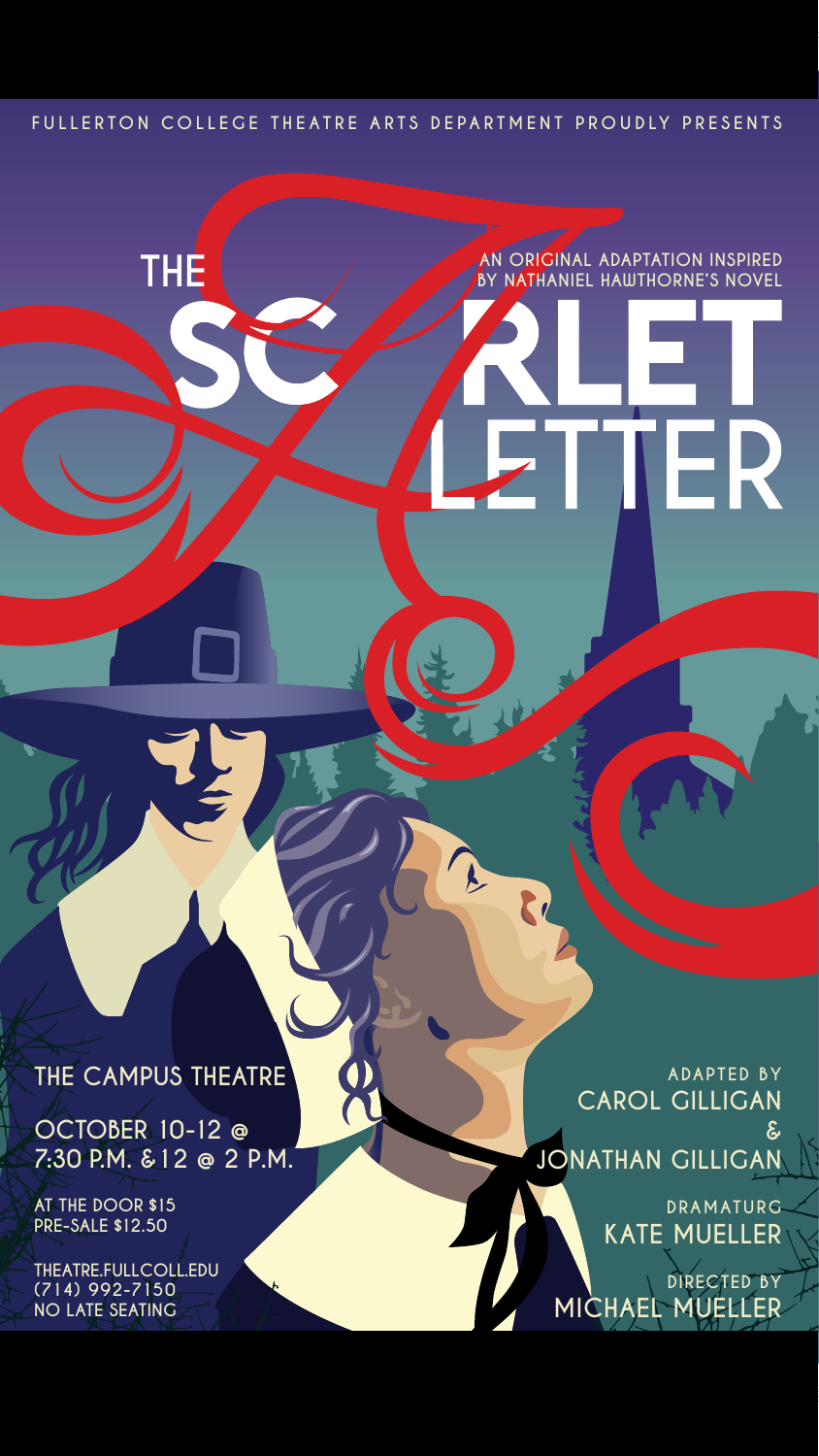

*The Kennedy Center American College Theater Festival, part of the Rubenstein Arts Access Program, is generously funded by David M. Rubenstein.*

*Special thanks to The Harold and Mimi Steinberg Charitable Trust for supportingthe John F. Kennedy Center for the Performing Arts' Kennedy Center American College Theater Festival.*

*Additional support is provided by The Honorable Stuart Bernstein and Wilma E. Bernstein; and the Dr. Gerald and Paula McNichols Foundation.*

*Kennedy Center education and related artistic programming is made possible through the generosity of the National Committee for the Performing Arts.*

This production is entered in the Kennedy Center American College Theater Festival (KCACTF). The aims of this national theater education program are to identify and promote quality in college-level theater production. To this end, each production entered is eligible for a response by a regional KCACTF representative, and selected students and faculty are invited to participate in KCACTF programs involving scholarships, internships, grants and awards for actors, directors, dramaturgs, playwrights, designers, stage managers and critics at both the regional and national levels.

Productions entered on the Participating level are eligible for invitation to the KCACTF regional festival and may also be considered for national awards recognizing outstanding achievement in production, design, direction and performance.

Last year more than 1,500 productions were entered in the KCACTF involving more than 200,000 students nationwide. By entering this production, our theater department is sharing in the KCACTF goals to recognize, reward, and celebrate the exemplary work produced in college and university theaters across the nation.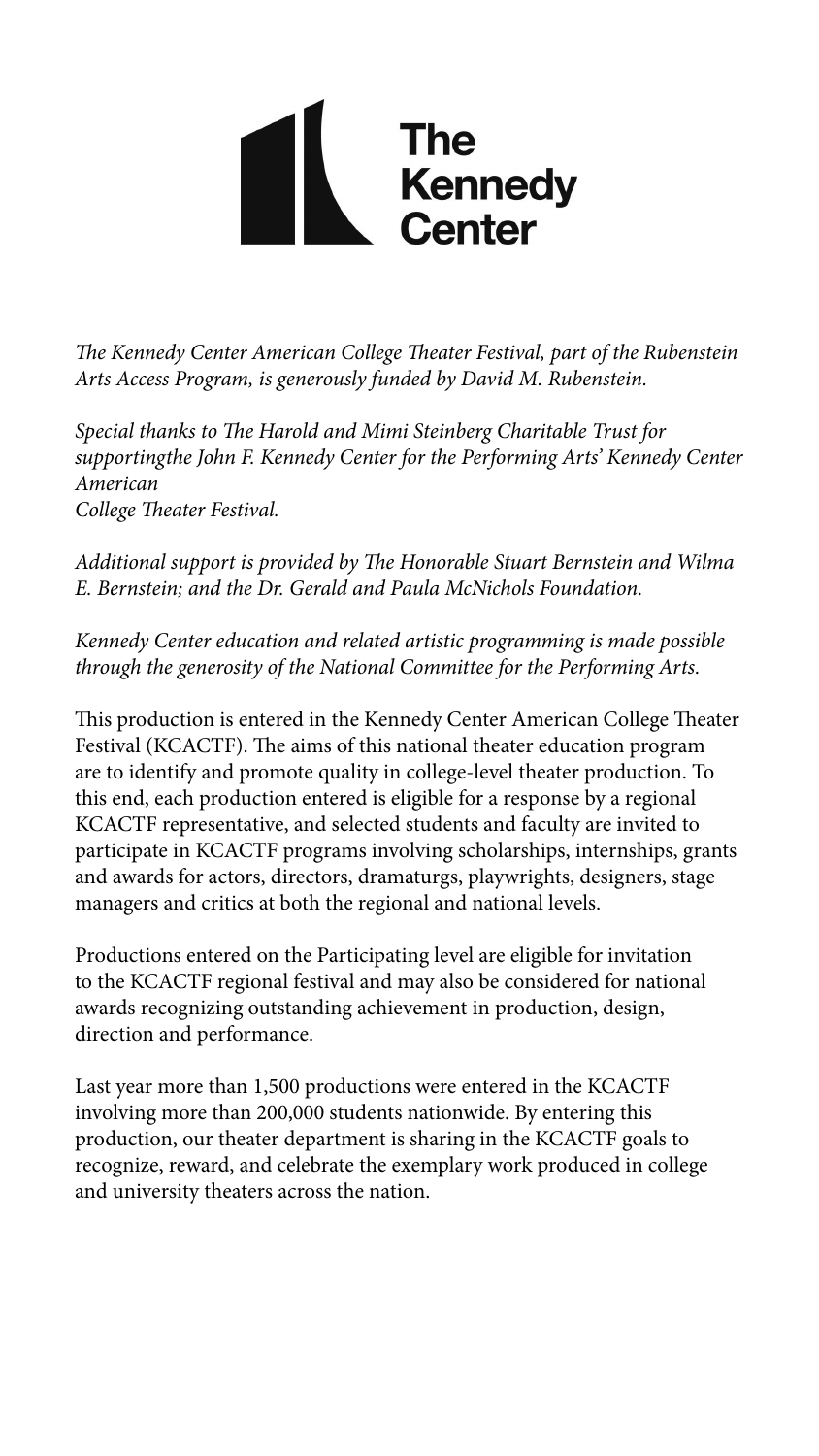# THE SCARLET LETTER

Written by Carol Gilligan and Jonathan Gilligan Adapted from the novel by Nathaniel Hawthorne

*The Scarlet Letter* is presented by special arrangement with Carol Gilligan and Jonathan Gilligan.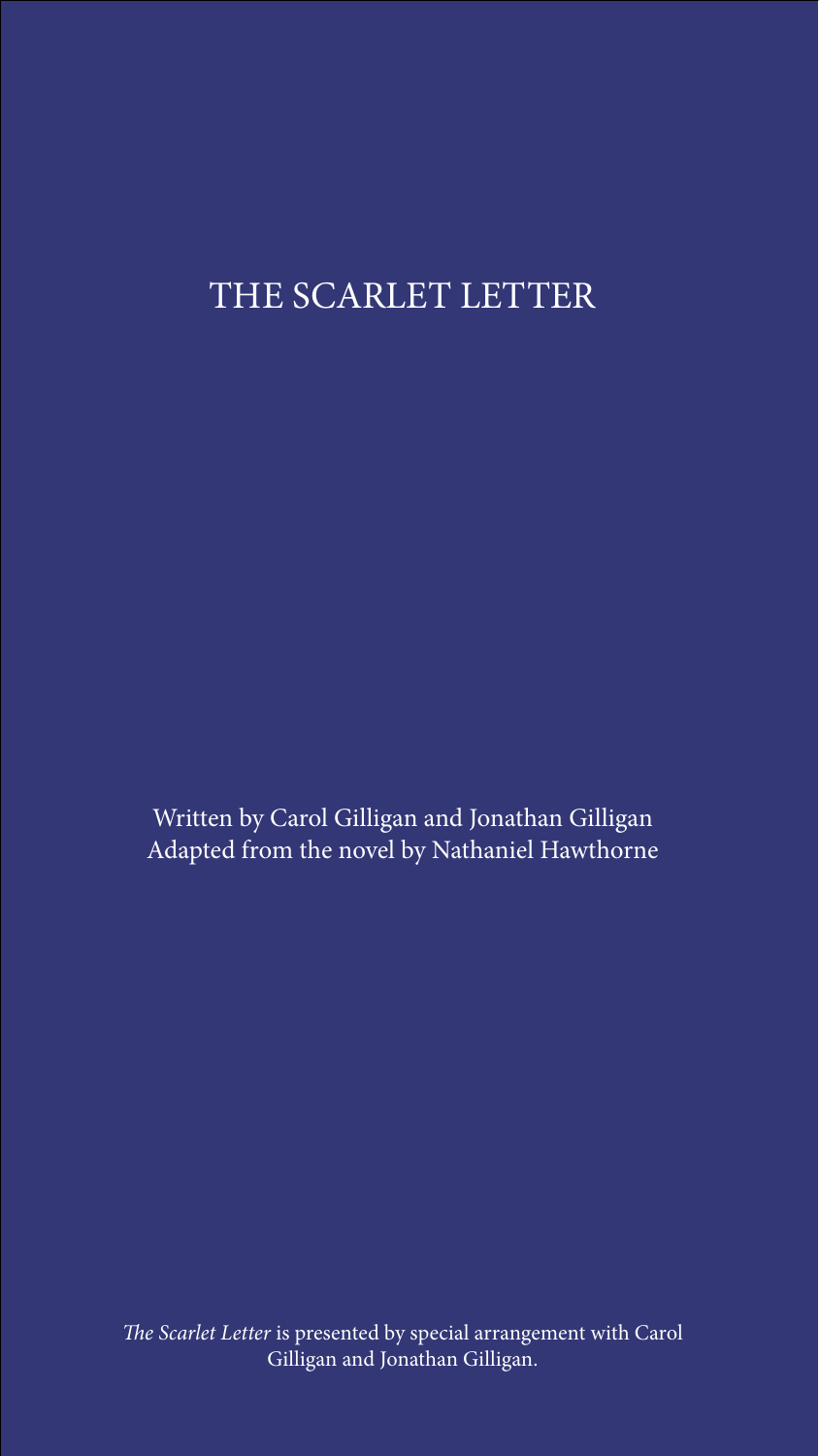# A NOTE FROM THE DIRECTOR

Welcome to Fullerton College's Theatre Arts Department. We hope you enjoy today's performance and consider joining us for the entirety of our 2019/2020 season.

Our thematic focus this season is on "Community," and we begin with an iconic American classic piece of literature that addresses issues of a community divided and the important role individuals play in modeling change for a more equitable future. Just as Arthur Miller's *The Crucible*  was reflective of a poignant moment in American history with the Army-McCarthy hearings of the 1950's, *The Scarlet Letter* directly addresses hypocrisies that remain tangible in our current society. From the #MeToo movement, to gender-controlling legislation, to awakening awareness of personal bias based on systemic rhetoric, the conversations of gender are being brought to the forefront of our consciousness and our community.

I'm honored to have been part of this production. In just six short weeks, the magic of what you will witness today has come about from our students' hard work, dedication, and passion. I would also like to thank Carol, Jonathan, and Kate Mueller (dramaturg) for their tireless efforts to hone the script into the powerful piece that it is. I am grateful for your contributions and humbled by your generous collaboration.

As a play that asks questions without providing answers, this new adaptation from Carol Gilligan and Jonathan Gilligan masterfully weaves an old story, one that many are familiar with from our secondary education, into a current event that launches discussion, debate, and perhaps change. Finding ways to empower each other, ourselves, and future generations when our "Goodwives" and leaders feed a social media aimed toward maintaining and propagating societal norms can feel insurmountable, yet small steps can be powerful and you can contribute to either side with your choices.

I believe that all theatre should hold meaning. What we do as theatre artists matters to the greater communal consciousness. I welcome your feedback on this production and look forward to moving forward with you in our efforts to affect positive change.

-Michael Mueller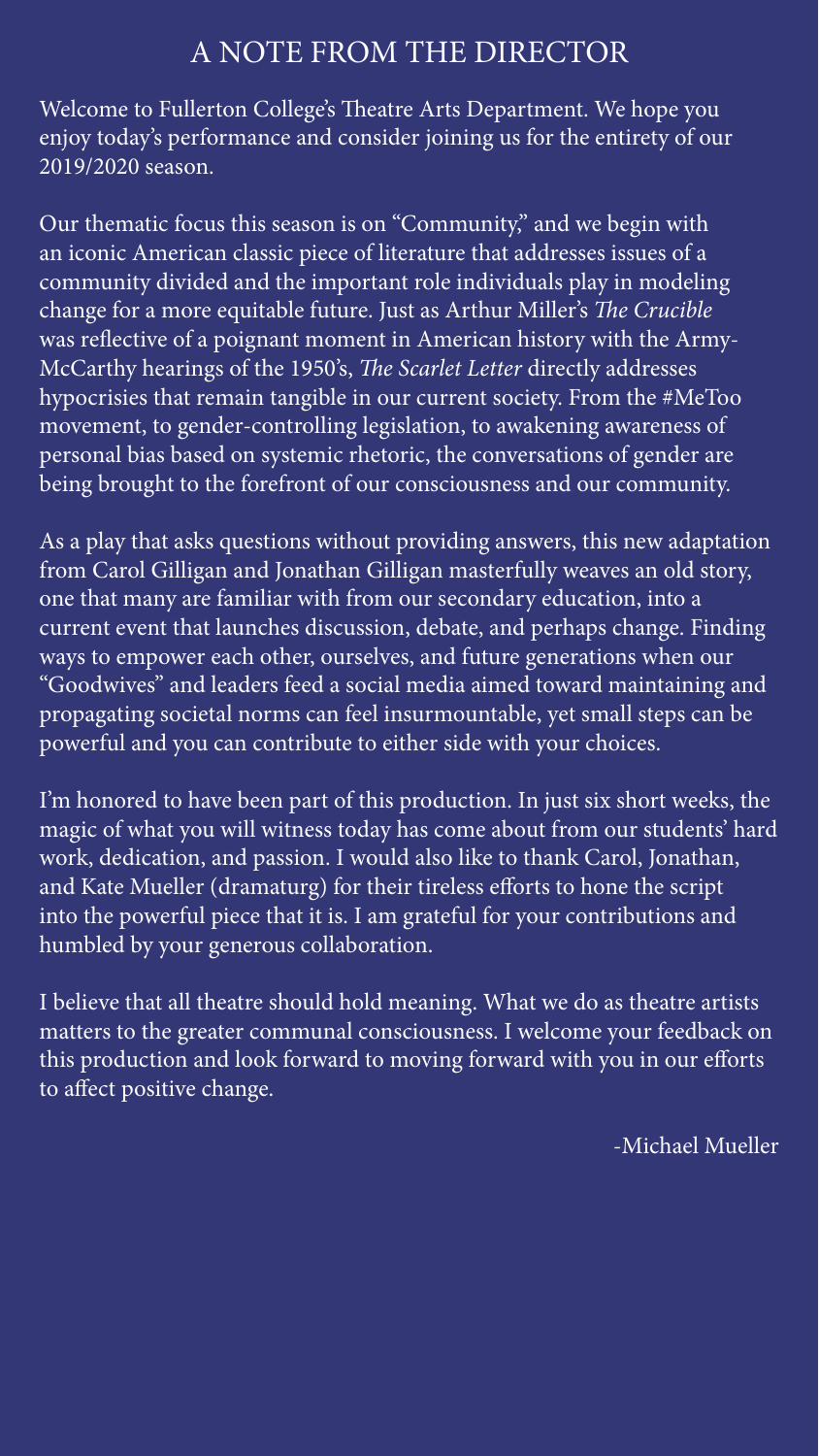# A NOTE FROM THE DRAMATURG

*The Scarlet Letter* by Nathaniel Hawthorne was first published in 1850 as a story about a young woman who gives birth to a child out of wedlock in Puritan Boston, circa 1642. Hawthorne wrote the novel in the months following his beloved mother's death, in a place of utter despair and feeling angry at the years of injustice his mother endured as a brilliant woman living in a man's world. He lived most of his life in Massachusetts, making him particularly suited to pen a story about the early ancestors of the New England colonies.

There were some 2,000 people living in Boston harbor in the mid-1600s, having fled England after the Reformation under King Henry VIII who broke with the Pope and created his own Church of England, where he was the head of both of his kingdom and the national church. Puritans, who believed they were called to create a "New Jerusalem" in the New World, came to America to start a fresh and pure life. They believed they were building the City on the Hill, free from persecution and judgment. By the 1640s, the population had greatly expanded as hundreds immigrated to flee religious oppression. Yet, fear crept into their new society, as tensions with Native Americans were ever present, a vast, unknown wilderness was just outside the village lines, and differing religious views created panic and fervor. This is where we meet Hester Prynne, the heroine of our story.

Hawthorne, who he himself was the direct descendant of both convicted Salem witches of the 1690s as well as its trial judges, writes of a "prophetess" who will see through the fear and hypocrisy of this new society in order to create a change that will overturn gender inequality. He posits that the prophetess must be a woman, and she will start a new revolution to provide equal ground and "mutual happiness" between men and women. However, she must be void of sin, otherwise men will see her as only an impure person and not worthy of being given a voice.

Hawthorne chooses Hester Prynne as his heroine and places her in the ideal framework to discuss these ideas of gender equality. Hester is the embodiment of sin, since she fornicated with a man outside of wedlock. Yet, it is because of her sin that she is ostracized from her community and is thereby able to see, as an outsider looking in, the hypocrisy of patriarchy at its purist truth.

Without her sin, Hester wouldn't see the true nature of society and therefore she would be unable to see what needs to change in order for equality to be achieved. But, with her sin she can see the truth, yet no man will listen to her. This is everywhere in our culture today. From the Me Too movement, to the demonetization of female government elected officials, to the Women's March. This has become even more recently relevant with the criticism the young, brilliant Greta Thunberg has been receiving from men all over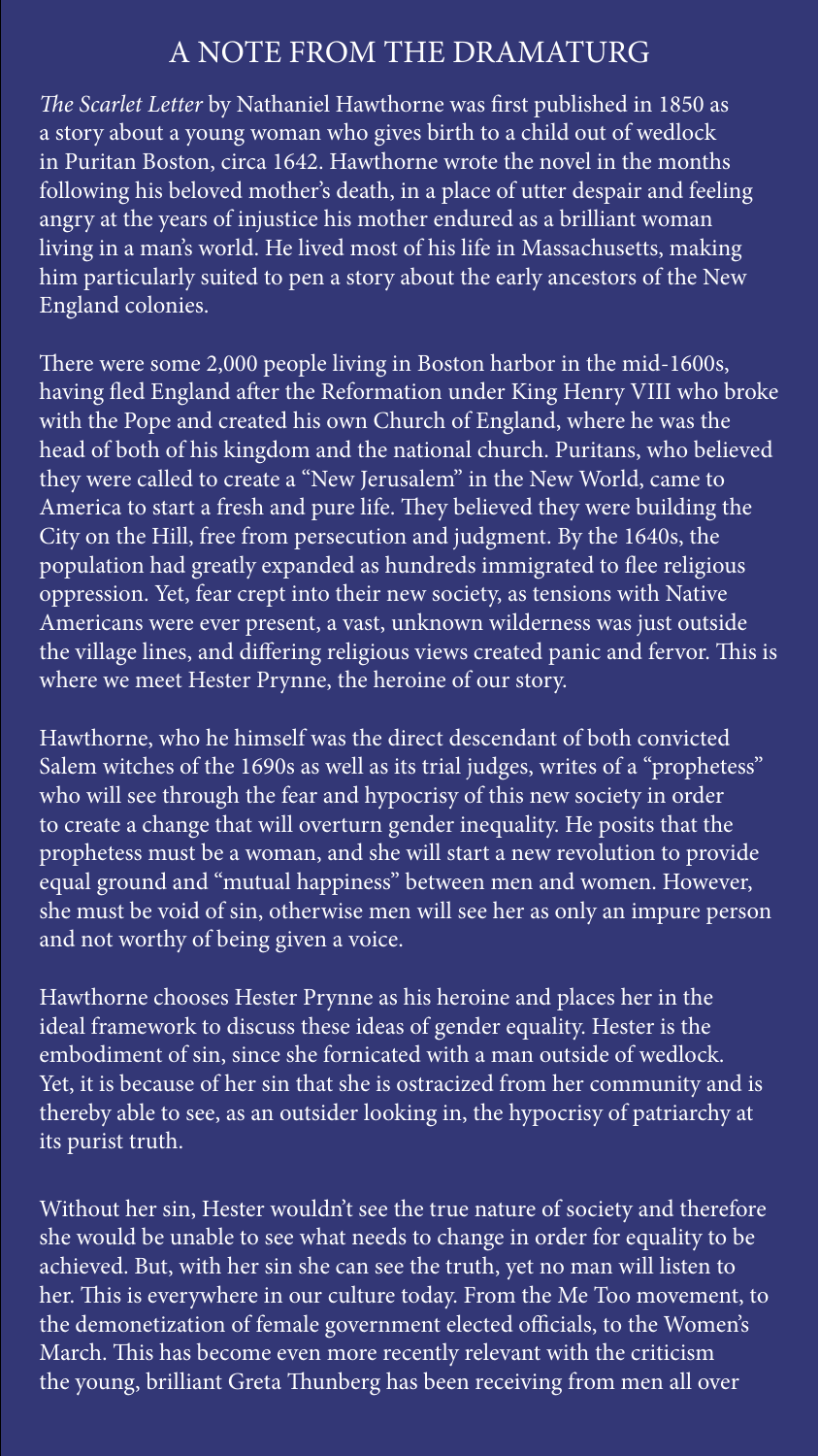the globe, as a young woman asserting her power to speak loudly. Women continue to push against the boundaries of patriarchy, but it's a process continually met with hostility, and thus the cycle continues.

The playwrights, Carol Gilligan and Jonathan Gilligan, very wisely decided to bring Hester's daughter, Pearl, into focus, as the audience meets her as an adult peering back into her childhood as the daughter of a sinful woman. It is through Pearl that we better understand what Hawthorne was trying to say. We watch Pearl navigate through memories of her mother and father and of the society she grew up in to better understand her mother's ultimate purpose.

This adaptation of *The Scarlet Letter* is meant to stir conversation. It is intended to make us feel uncomfortable at times by taking a hard look at fundamental flaws in a society based on male domination, and to meet face to face with our own lives. It is up to the audience to determine whether Hester's "A" stands for "adulterer" or "able". That will, in turn, leave us with Hawthorne's real question: will we ever be able to overcome hundreds of years of patriarchy to live in a world with a "surer ground of mutual happiness"?

Hawthorne's novel is a deep love letter to women, a guidepost to changing the way we idealize of our place in society and what we can do to enact real change. It's sagacious, provoking and sensational. It is, in the eyes of many, the greatest American novel ever written. Thank you for supporting this work.

- Dramaturg Kate Mueller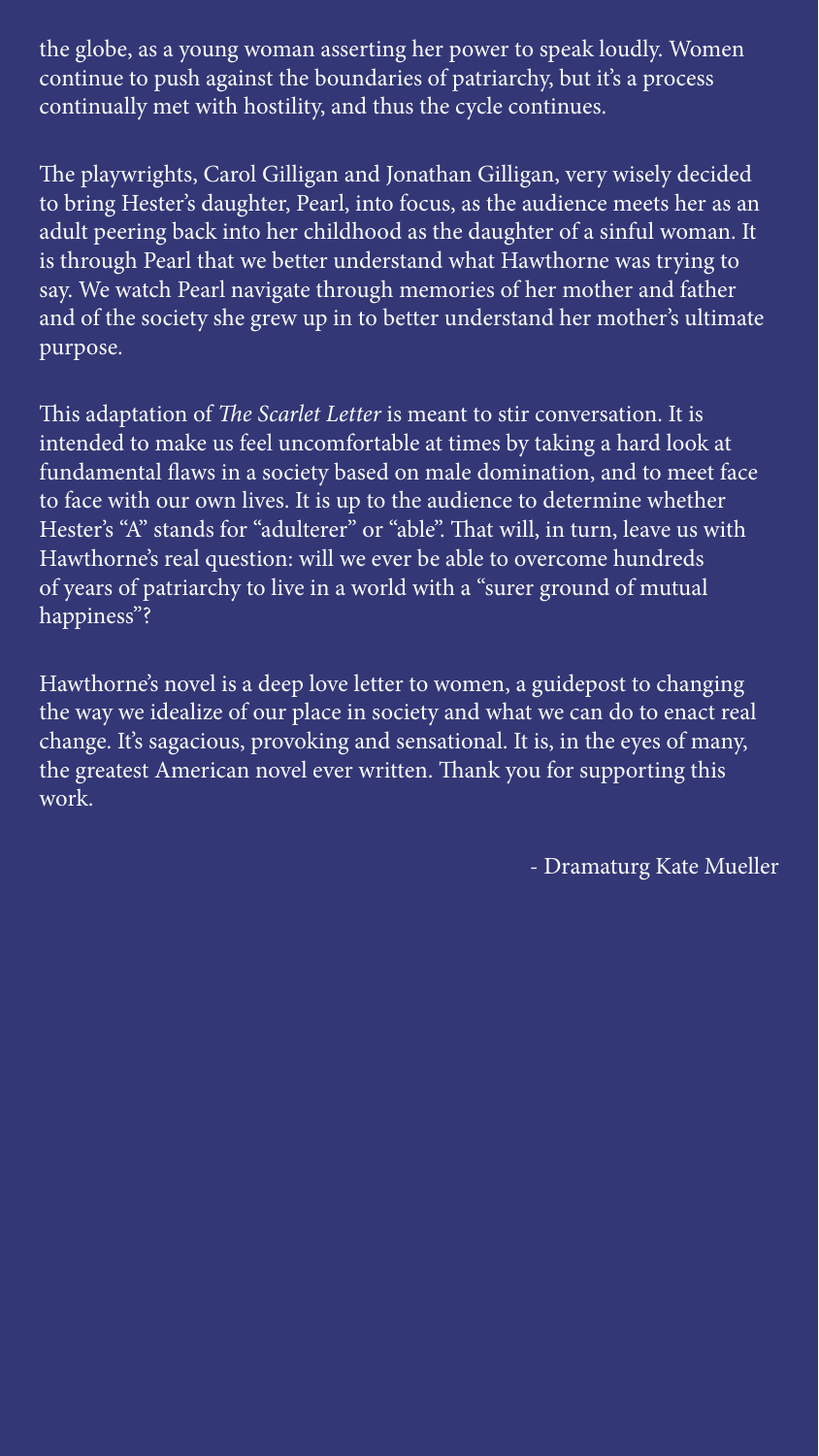#### THE SCARLET LETTER - CAST -

Hester Prynne Jane Greene Child Pearl Lily Lucas Adult Pearl Natalie Carter Arthur Dimmesdale **O'Bryan Williams** Roger Chillingworth Mihr Christian Pinga Reverend Wilson **Emmanuel Madera** Governor Bellingham Fabian Navarrete Mistress Hibbins **Mistress Hibbins Ronda Voorhees** First Goodwife **Meredith Cook** Second Goodwife Second Sierra Warner Third Goodwife **Emily Hall** Fourth Goodwife Bailey Shea Sexton Adam McMorris Adam McMorris Deccon Julian Rosas Ensemble: Jacob Arriola

Diego Banda Zakkai Geisick Alexander Keller Kaila Romaneique Sierra Reyes

PLEASE BE ADVISED THAT THE ACTORS UTILIZE THE AISLES OF THE THEATER FOR THEIR ENTRANCES AND EXITS, PLEASE BE AWARE OF THEIR PRESENCE.

WE WOULD LIKE TO REMIND YOU THAT THE USE OF ANY AUDIO, VIDEO, OR PHOTOGRAPHIC RECORDING DEVICES ARE STRICTLY PROHIBITED.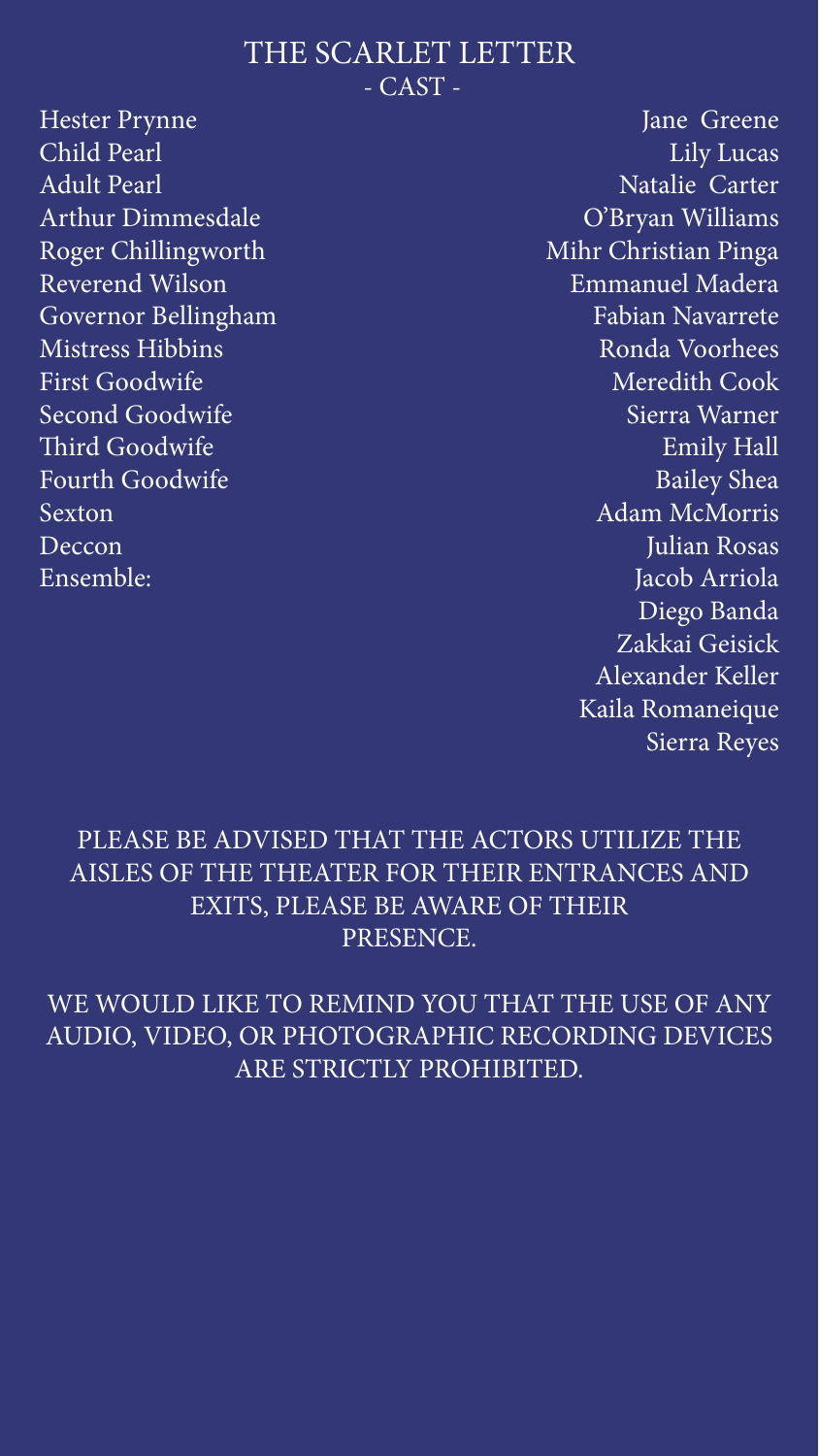# THE SCARLET LETTER -CREATIVE TEAM-

Director Michael Mueller Assistant Director **Jeffrey Baker** Dramaturg Kate Mueller Scenic Designer Charles Ketter Costume Designer Rachael Lorenzetti Assistant Costume Designer Vuonne Rubio Lighting Designer Tiana Alderson Audio Designer Maddy Siedschlag Associate Audio Designer Charles Pineda Assistant Audio Designer Christopher Sison Makeup Designer Kaylynn Sutton Property Designer Nicolas Lee

Dean of Fine Arts John Tebay Theatre Arts Dept. Coordinator Kevin Clowes Business Manager Selene Aguila Production Manager Zachary T. Harless Technical Director **Kevin Clowes** Lead Stage Manager Daphne Hinton Stage Managers Rochelle Garcia

Costume Shop Supervisor Bronwen Burton Scene Shop Supervisor Jim Book Charge Scenic Artist **Executed Executes** Erica Jackson Head Electrician Matt Mueller Poster Illustrator Sung Hyun "Sunny" Lee Illustration Supervisor James Dowdalls Layout Designer Nallely De la Peña Layout Design Supervisor Michelle Don Vito Program Designer Candice M. Clasby House Manager **April Springer** April Springer ASL Interpreters Jason Johnson

 Samuel Maurer Assistant Stage Managers Hannah Becerril Alexis Lozano Susan Pacheco-Correa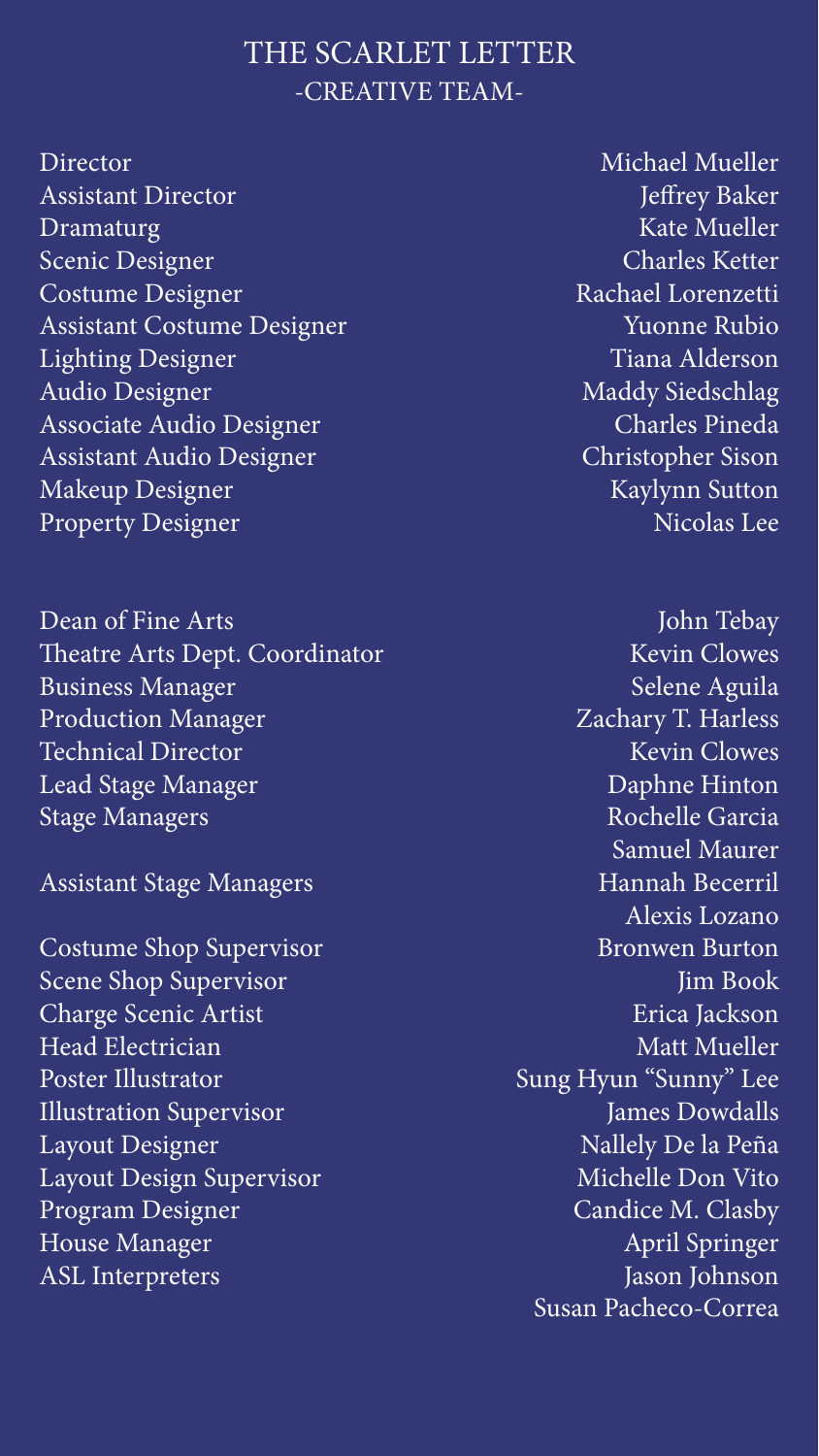Boston, 1649

There will be a 15-minute intermission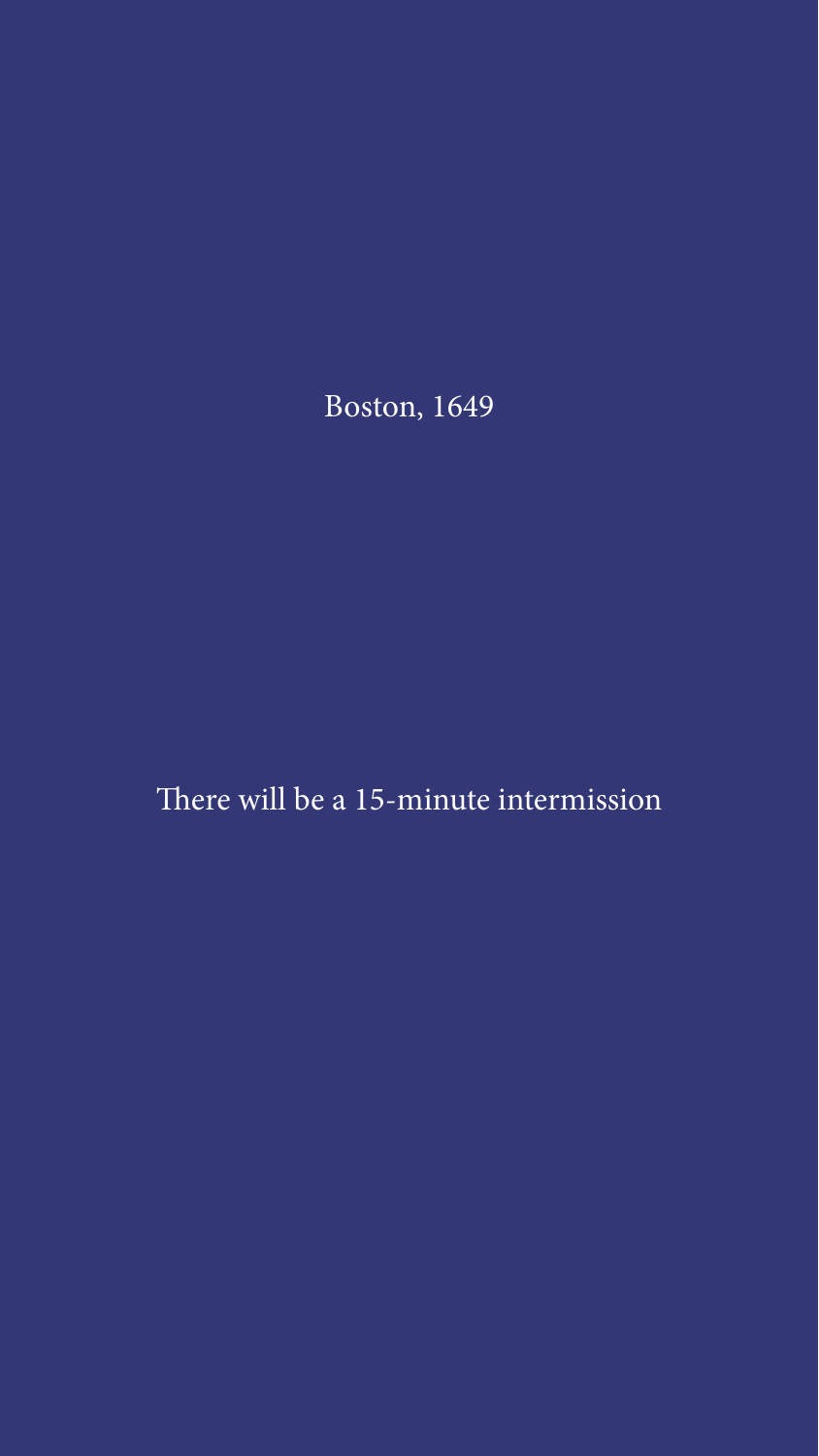# MEET THE CAST OF *THE SCARLET LETTER*

JANE GREENE (Hester Prynne) is thrilled to be in her first play after doing musical theatre since age five! She just started her second year and fourth show at Fullerton College. This past summer she was part of promoting new works with Fullerton College's annual Director's Festival, including the all-female cast of No Girls Allowed, and she is ecstatic to continue exploring uniquely empowering theatre with *The Scarlet Letter*. Deepest gratitude to her parents, Mary, and friends for their truly unconditional support. NATALIE CARTER (Adult Pearl)is in her first year at Fullerton College, and this is her first production. She previously attended Fullerton Union High School where some of her previous credits include, Sally Bowles in *Cabaret*, Mrs. Manningham in *Angel Street*, and Charlotte in Rogers and Hammerstein's *Cinderella*. Natalie would like to thank her family and friends for all their constant love and support, and Michael and Kate for giving her this opportunity. She hopes you enjoy the show.

O'BRYAN WILLIAMS (Arthur Dimmesdale) is originally from the Bay Area, but moved to Orange County last year to pursue his acting career. Since being enrolled at Fullerton College, he's performed in *Macbeth* as Banquo and Siward, as well as in four different productions during the Directors Festival this past summer. Follow his journey on social media at @obryan\_tgk

LILY LUCAS (Child Pearl) is a sophomore at Troy High School. This is her first play at Fullerton College and she is honored to be a part of this performance.

This is CHRISTIAN PINGA's (Roger Chillingworth) second Fullerton College production, and he is extremely grateful for this opportunity. He was born in the Philippines, and moved to Anaheim during his freshman year of high school. He found his love for theatre here, and Fullerton College continues to foster that love. He sends a heartfelt "thank you" to all who have helped him find his path and to those who continue to support him and his passion.

RONDA VOORHEES (Mistress Hibbins) is a graduate of CSULB with a BA in Music. She returned to Fullerton College last year with the intention of taking an acting class for fun and fell in love with the theatre. This is Ronda's first performance at Fullerton College. She is grateful for the support of her three sons Jared, Devin, and Nick.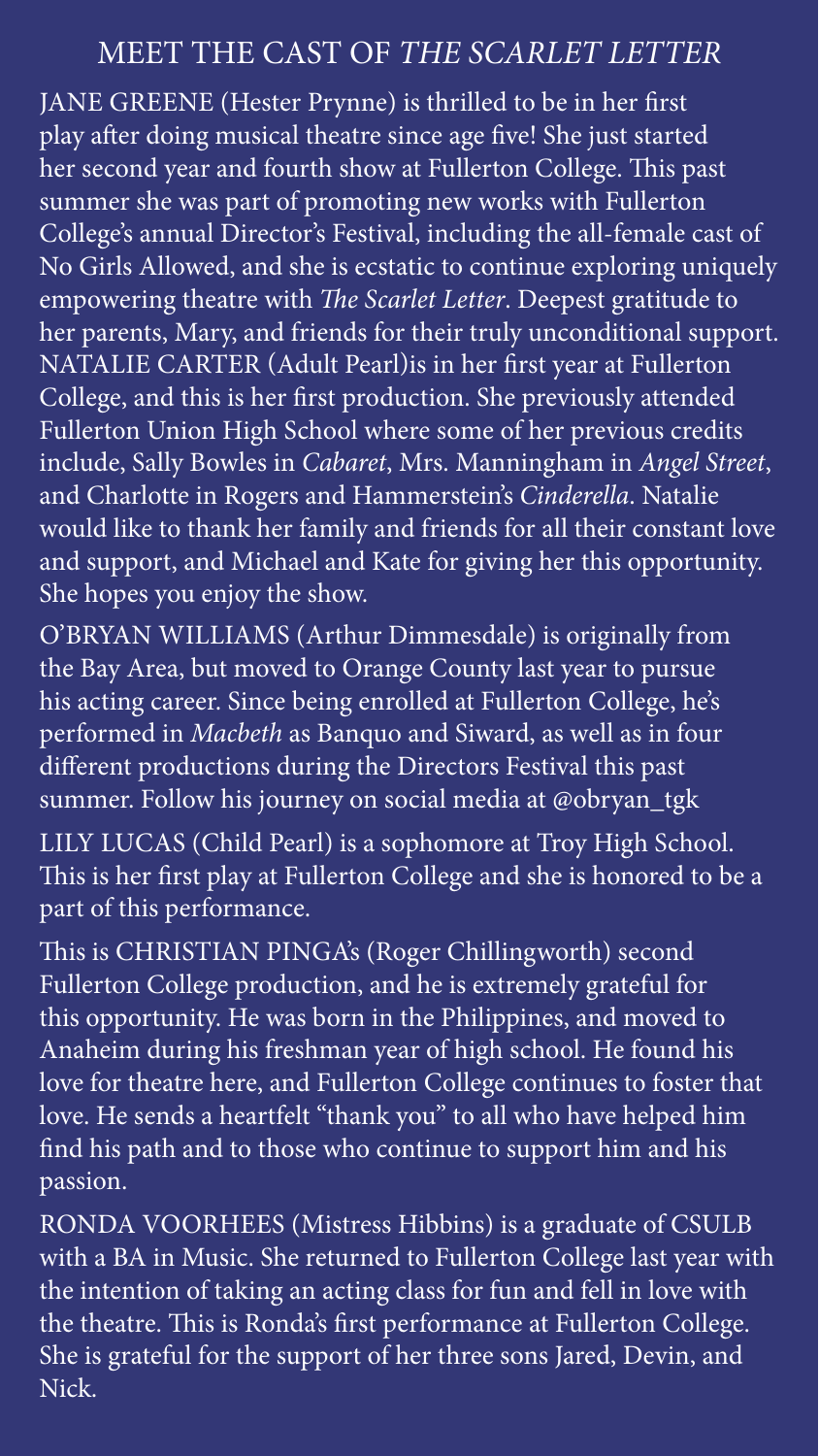EMMANUEL MADERA (Reverend Wilson) is excited to be performing in his fifth show at Fullerton College. Emmanuel is currently preparing to transfer to finish his training and obtain his BA in Acting. Some of his credits include Georg in Spring Awakening, Lief in *OkayBetterBest: A New Musical*, Dr. Armstrong in *And Then There Were None*, and Jaques in *As You Like It*. Emmanuel is eternally grateful for all the love and support he's received from family and friends. Instagram: @Man\_ny44

This is FABIAN NAVARRETE's (Governor Bellingham) third year in the Fullerton College Theatre Arts Department's acting program. Previous work at Fullerton College has included the Spanish drama *Fuente Ovejuna* and the last summer's Directors Festival. He is honored to be part of this wonderful production with such a talented cast. Fabian would like to give a special thanks to his family and friends for always supporting him and he hopes you all enjoy the show!

This is SIERRA WARNER's (Second Goodwife) second production with the Fullerton College Theatre Arts Department. Acting since she was eight, Sierra currently is a Theatre Major, recipient of the Theatre Arts Department's 2019 Most Promising Actor/Actress, and hopes to establish a career in the film/television industry. Some of Sierra's involvement at Fullerton College includes acting in the Directing Class's productions and Macbeth,

BAILEY SHEA (Fourth Goodwife) is extremely excited to be a part of another Fullerton College main stage show. She also spends her time here at Fullerton as a stage manager and is currently stage managing *Bright Star*, which is the next show in our fall season. At Fullerton she has previously been a part of the team for *Thoroughly Modern Millie* and was a part of Director's Fest. this past summer! Bailey wants to thank her friends and family for the constant love and support.

EMILY HALL (Third Goodwife) has been in theatre for two years and is currently enrolled in her final class of the acting track. This is her first production at Fullerton College and she is very excited to be a part of the cast. She would like to dedicate her performance to her parents and her acting instructors.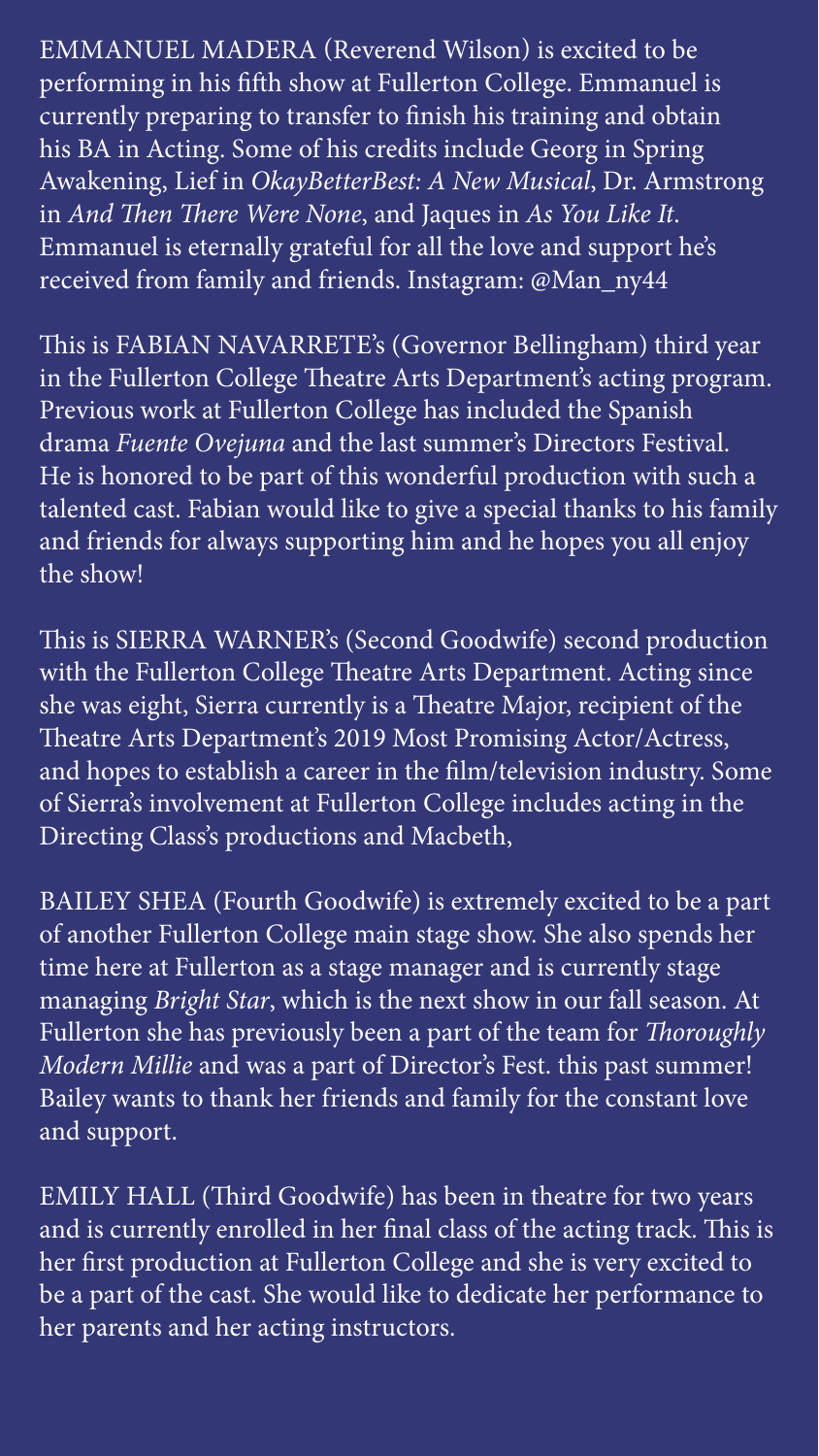MEREDITH COOK (First Goodwife) is thrilled to be making her Fullerton College debut with this production. She's a Freshman Theatre Arts major with an emphasis in acting. Before college, Meredith attended the South Orange County School of the Arts, and was part of over 20 productions. Her favorite roles include Rona Lisa Peretti in *25th Annual...Bee*, Ferrah the Faerie in *She Kills Monsters*, and Molly Weasley in *A Very Potter Musical*. She graduated with Two MACY awards and a gold SOCSA medal. You can find her @themermaidinaflowwrcrown

ADAM MCMORRIS (Sexton) is performing in his debut role at Fullerton College, and he couldn't be more excited. Hailing from Riverside, he has been seen on a variety of stages over the past few years. Performance highlights include Algernon in *The Importance of Being Earnest*, Tevye in *Fiddler on the Roof*, and Tartuffe in *Tartuffe: Born Again*. Adam is a first year acting major, and looks forward to future work with the department.

ZAKKAI GEISICK (Ensemble) originally competed at the National Championship winning Speech and Debate program at Fullerton Union High School. Having attended tournaments across the US, from Cal State Long Beach all the way to Harvard University. He also attended Bradley University (home of the most successful collegiate speech and debate team in history) to study Public Relations.

Coming from Fontana, California, this is JULIAN ROSAS's (Deccon) debut production at Fullerton College. He started his acting career at Henry J. Kaiser High School and is continuing his training here in the college as a second year student. His past roles have been a Thought Police in 1984, a Zombie in an original screenplay, *Lazarus Rising*, and Fester from *The Addams Family: The Musical.* 

KAILA ROMANEIQUE (Ensemble) is a full-time student studying Theatre Arts at Fullerton College. This is her third and hopefully final year. She is looking to transfer to San Diego State University to continue to study theater arts, with an emphasis in acting. Her passion has always been performing on stage whether it be singing, acting, or public speaking. She is thrilled to be in her second production, but first show at Fullerton College's Campus Theatre.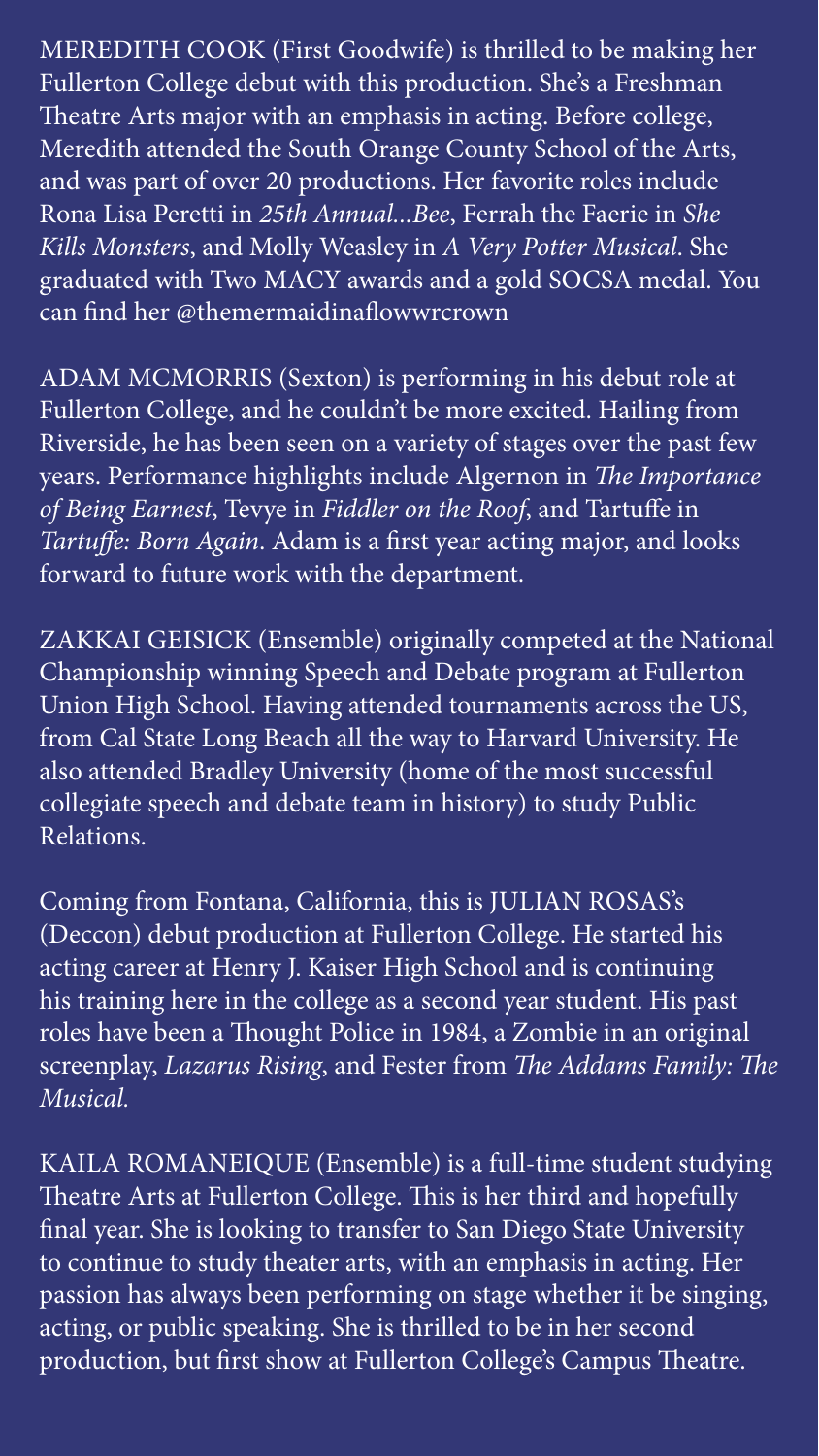Her past roles include Jacinta in *Fuenteovejuna*. Kaila would like to thank her family, friends, and God for being a part of her artistic journey.

This is ALEXANDER KELLER's (Ensemble) first show at Fullerton College. He is thrilled to be a part of *The Scarlet Letter* and looks forward future involvement in the theatre department. You can find him on Instagram @alex.j.keller

This is DIEGO BANDA's (Ensemble) debut production at Fullerton college. He is originally from Fresno, California and this is his second year at Fullerton College.

#### SIERRA REYES (Ensemble) is a junior



JACOB ARRIOLA (Ensemble) is a first year FC Theatre student in the Acting program. He has previous experience in short films, a feature film, a commercial for SANTA MONICA COLLEGE. He works with a mentor in LA to help him reach his goals of acting on camera. He is excited to be a part of Fullerton College's *The Scarlet Letter*. He wants all those who are interested in acting to know that they should just "do it and to not let anybody tell you, you can't do something, because it's your choice and not there's."

at Fullerton College, studying Musical Theatre and Film while minoring in Digital Arts. Growing up watching tv shows and musicals sparked her interest in theatre. She is currently focusing on Acting for the Camera in order to pursue a career in film. Fullerton College Credits: *Fuenteovejuna*; *Cimbranos*, *Helena and Huxley* (A rock musical inspired by My Chemical Romance, Directors Festival). She thanks her supportive friends and loving father for constantly encouraging her to keep pushing forward. Sierra cannot imagine her life without theatre. This girl ain't about the boring life.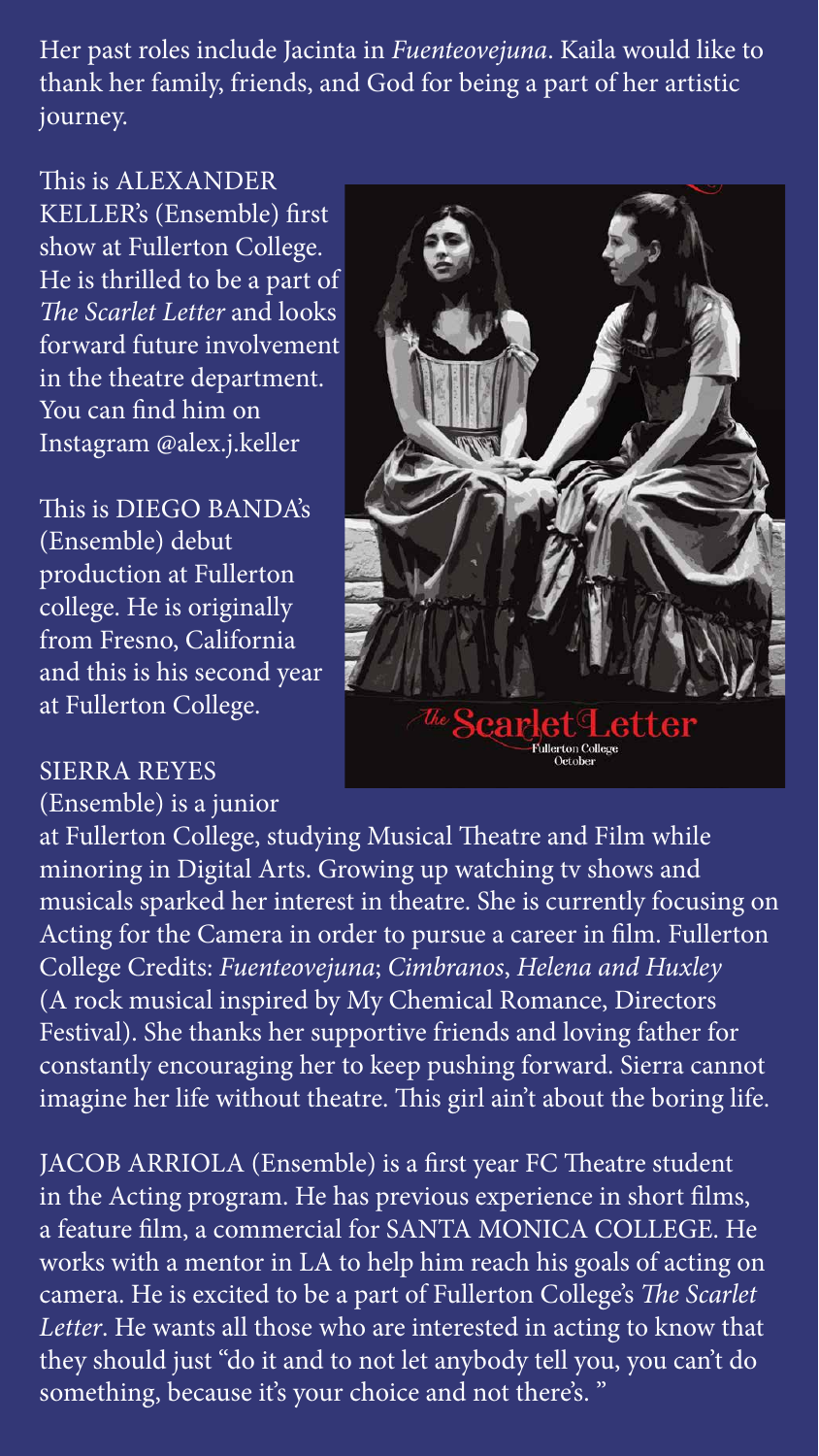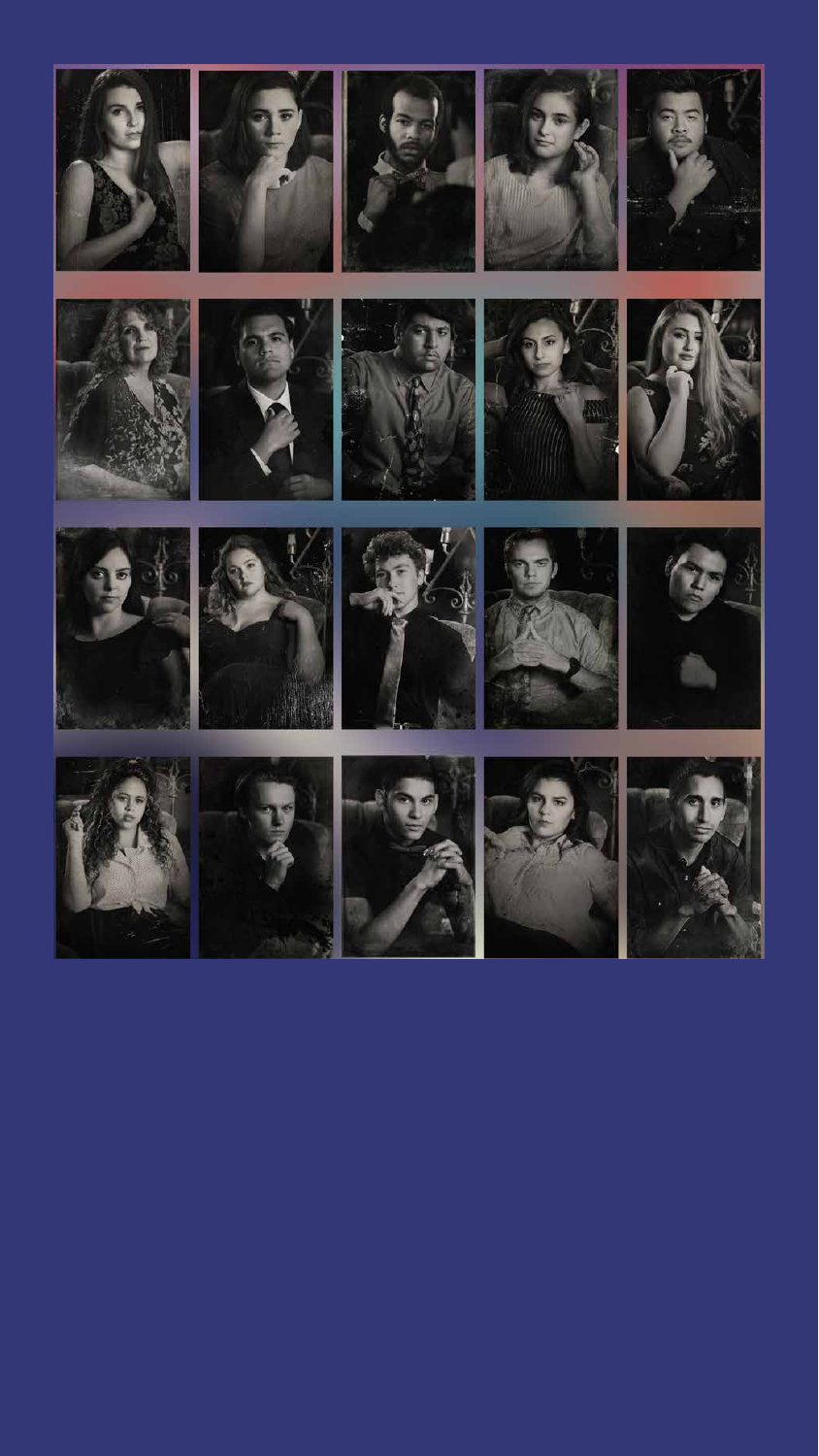- RUNNING CREWS - HEAD OF WARDROBE Patrick McIver

WARDROBE ASSISTANTS Clara Fernandez Nicole Williamson

WARDROBE CREW Yuonne Rubio

FLY CREW Chris Beltran Nicolas Lee

LIGHTING CONSOLE OPERATOR Sabrina Abeloe

FOLLOWSPOT OPERATOR Vito DeNicolo

**COSTUME CONSTRUCTION** Piper Dickinson Elena Duran-Kneip Clara Fernandez Abby Frazier Emily Hall Kamlyn Jackson Edith Levin Galen Macias Danyel Mendoza Lisa Provost Carlie Pitcher Arianna Quintero Julian Rosas Sarah Timm Nicole Williamson

SOUND ENGINEER Hannah Kim

# I will not lose the Child



LEAD CARPENTER Veronica Luna **CARPENTERS** Taylor Baker Christopher Beltran Adrinna Chacon Alissia De La Torre Elena Duran-Kneip

Alex Keller Katelin Kolberg Myah LumfordAdrian Melendez-Escoto Thomas Nellesen Rafael Polanco Phillip Roa

SOUND INSTALLERS Sabrina Abeloe

Samantha Ackerman Julia Arguelles Christopher Beltran Mark Cheng Dawn Cooper Danarose Crystal Vincent Fider Kenneth Hardy Kira Ho Marc Jefferson Yeon Kim Nicolas Lee Galen Macias Cole Marcus Samuel Maurer Adrian Melendez-Escoto

Christopher Moreno Diana Moreno Jonathan Morner Jesse Narez Manuel Rodriguez Sean Sawyer Bailey Shea Kara Williams

ELECTRICIANS

Deja Allen Brandon Bustamante Elena Duran-Kneip Vincent Fider Zakkai Geisick Christopher Ghareeb Jonathan Morner Tyler Owings Mihr Christian Pinga Paloma Reyes Phillip Roa Alexander Ruiz Christopher Sison

#### - PREPARATORY CREWS -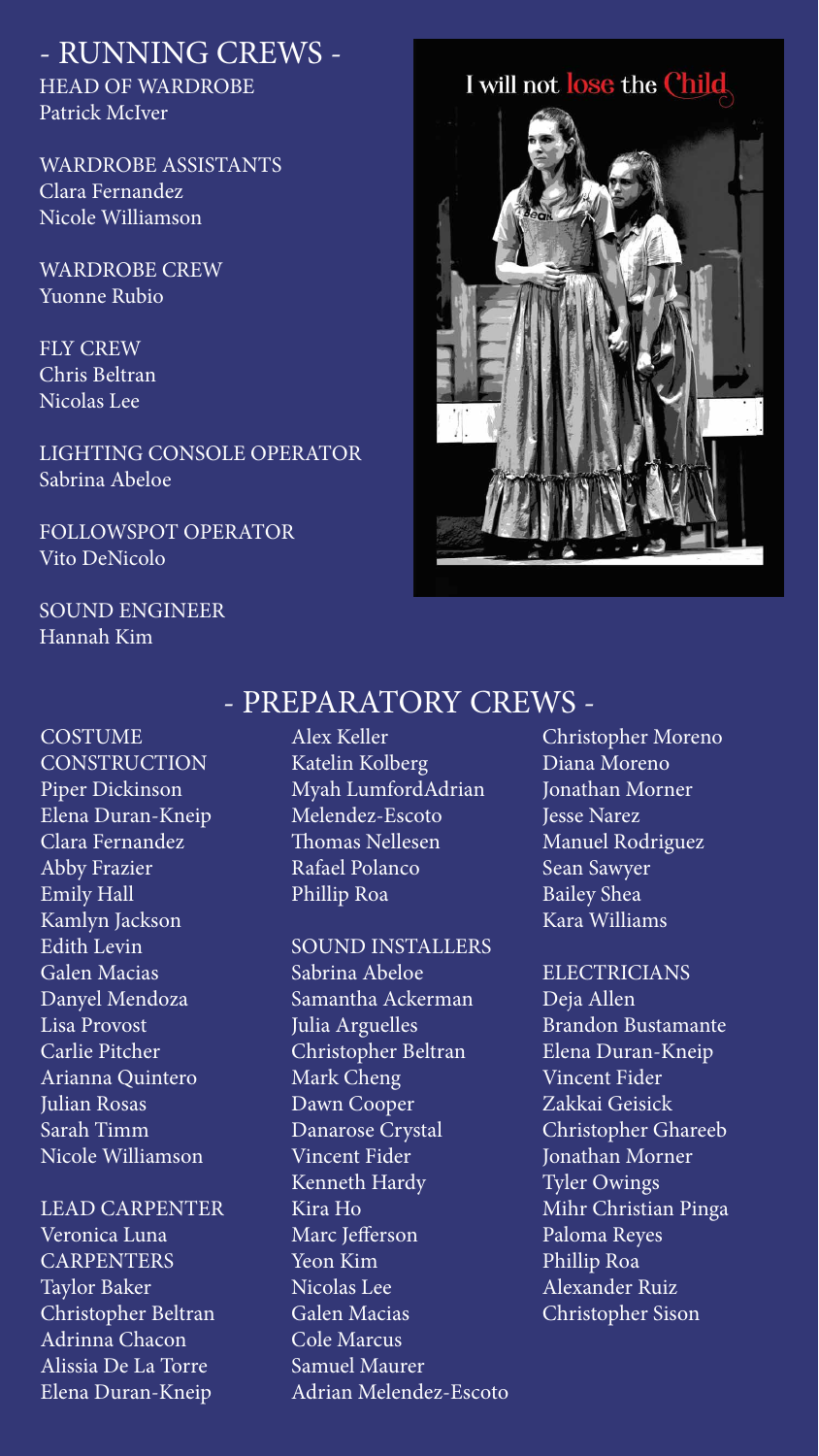

# Kate Mueller Michael Mueller

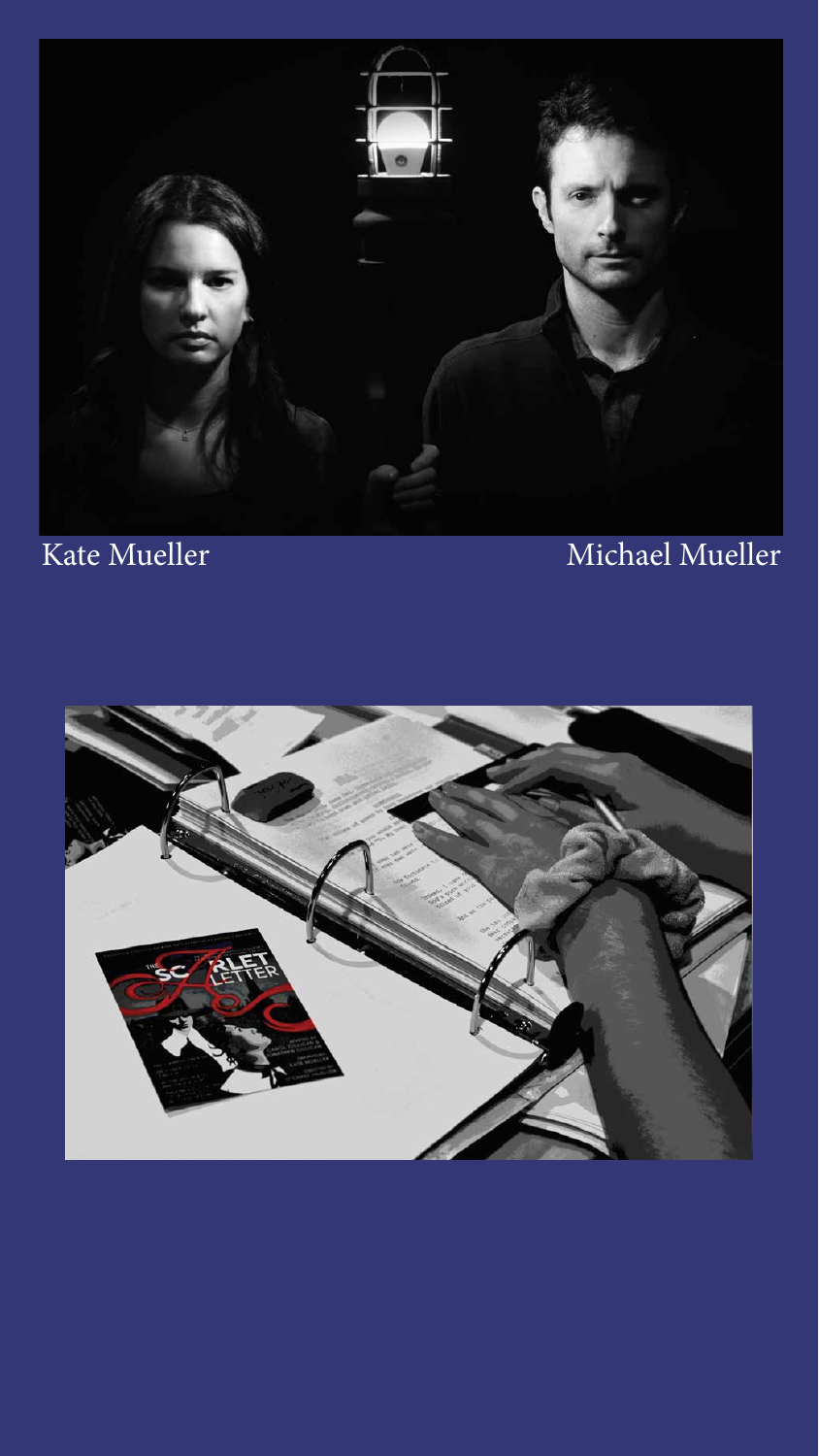MICHAEL MUELLER (Director) is an actor, educator and fight choreographer. In addition to being a Certified Teacher with the Society of American Fight Directors (SAFD), Michael is also a combat instructor with Revenge Arts and a member of Actors' Equity Association (AEA), the British Academy of Dramatic Combat (BADC), the British Academy of Stage and Screen Combat (BASSC), Fight Directors Canada (FDC), SAG-AFTRA, and Sword Fights Inc. Michael earned his M.F.A. in Performance Pedagogy from the University of Pittsburgh and B.F.A. in Acting from Wright State University. He also serves as an Associate Editor of The Fight Master, a bi-annual magazine published through the SAFD. He has performed across the USA and in the UK as well as staged numerous acts of violence for a variety of productions. For the most recent list of credits and accomplishments, please visit his website at www.mjmueller3.com.

Originally from the San Francisco Bay Area, KATE MUELLER (Dramaturg) has been working in theatre and film for over 20 years. She holds a masters degree in Shakespeare, Stratford and the Cultural History of Renaissance England from The Shakespeare Institute (UK) with a special emphasis on dramaturgical and historiographical work, as well as a certification in paleography. She holds a BA in theatre performance from Boise State University. Kate has worked with companies both nationally and internationally including the Royal Shakespeare Company, Idaho Shakespeare Festival, Pittsburgh Irish and Classical Theatre, Intiman Theatre, Prime Stage Theatre, Boise Contemporary Theatre, Great Lakes Theatre Festival and REDCAT. Kate was a founding member and voice actor for the only full recording of the complete works of the Beaumont and Fletcher ever documented. This is Kate's third production at Fullerton College as the dramaturg and she is thrilled to be working, once again, on this stunning adaption of *The Scarlet Letter*.

ZACHARY HARLESS (Production Manager) has spent the last 15 years designing and working as a technician for various professional, educational, community and cultural events around Southern California. He began his career in the arts as a dancer and continues to work with several dance companies, such as Nouveau Chamber Ballet where he has been a resident designer and stage manager for over a decade. Zach began working at Fullerton College while attending in 1999 in order to pay for his education. Throughout the years he would continue in various capacities including hourly positions, adjunct faculty, and most recently as a full time-staff member in Theater Operations. He has over a 100 large scale productions under his belt and countless diverse events. Zach was awarded a Bachelor of Arts in Theatre-Technical Design and Production from Cal Poly University, Pomona. While looking for a graduate school Zach found himself taking on the role of production manager for various productions including seasons at Fullerton College and Cal Poly, Pomona. Realizing he understood the art but not the business he returned to school and was awarded a Master's Degree in Project Management from Keller Graduate School of Management. Zach's varied background of arts and business led him to bridge the gap between the reality of business and creative ideology of the arts for various organizations in recent years.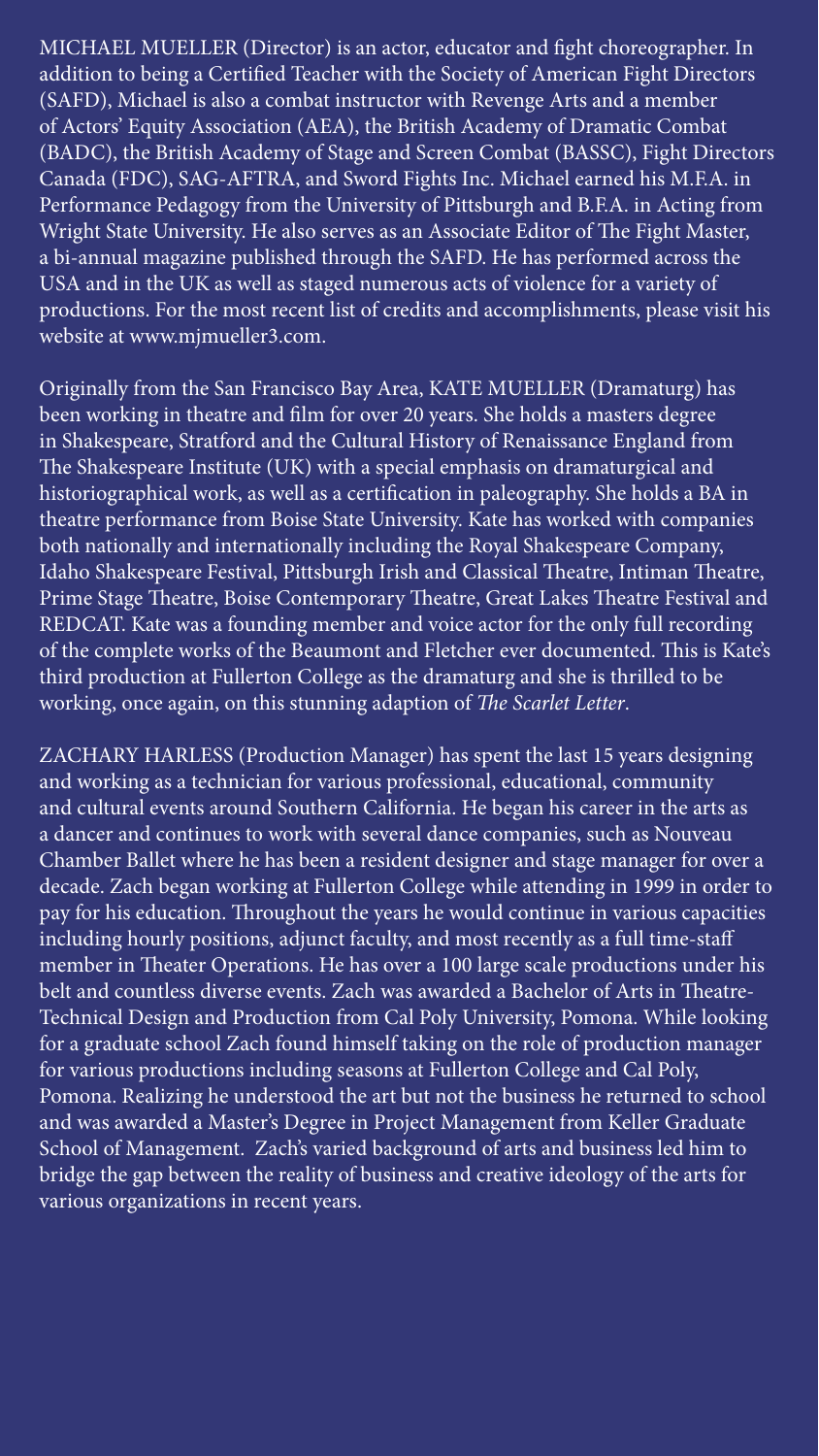KEVIN CLOWES (Technical Director) has spent the last 25 years involved in all aspects of professional, educational, community and civic theatre. He has designed and technical directed for Stagelight Productions, Fullerton Civic Light Opera, La Mirada Playhouse, McCoy Rigby Entertainment and was part of a team who garnered 3 Ovation awards for Best Musical while working for CLO South Bay Cities. He spent the last 18 years with the City of Brea's Curtis Theatre as Operations Manager and resident Lighting and Set designer. He currently serves as Technical Director for Musical Theatre West in Long Beach. Kevin is a graduate of CSUF department of theatre and dance and is happy to be a part or the creative and instruction staff at Fullerton College.

RACHAEL LORENZETTI (Costume Designer) received her MFA in Costume Design from Cal-State Fullerton in 2012. She began designing for Fullerton College in Spring 2017, for their productions of American Idiot, and One Man, Two Guvnors. Rachael has designed for Chapman University, Golden West, and Santa Ana colleges, and designed eight dance concerts and taught the Fundamentals of Costume Design course at Cypress College from 2013 to 2017. Her work includes productions of Cabaret, Picnic, Boeing Boeing, and Heathers the Musical. Rachael has designed costumes for The Chance Theater's productions of The Big Meal, The Boy at the Edge of Everything, and the west coast premieres of Loch Ness: A New Musical and Claudio Quest. She is also the resident costume designer for The Wayward Artist Theater in Santa Ana.



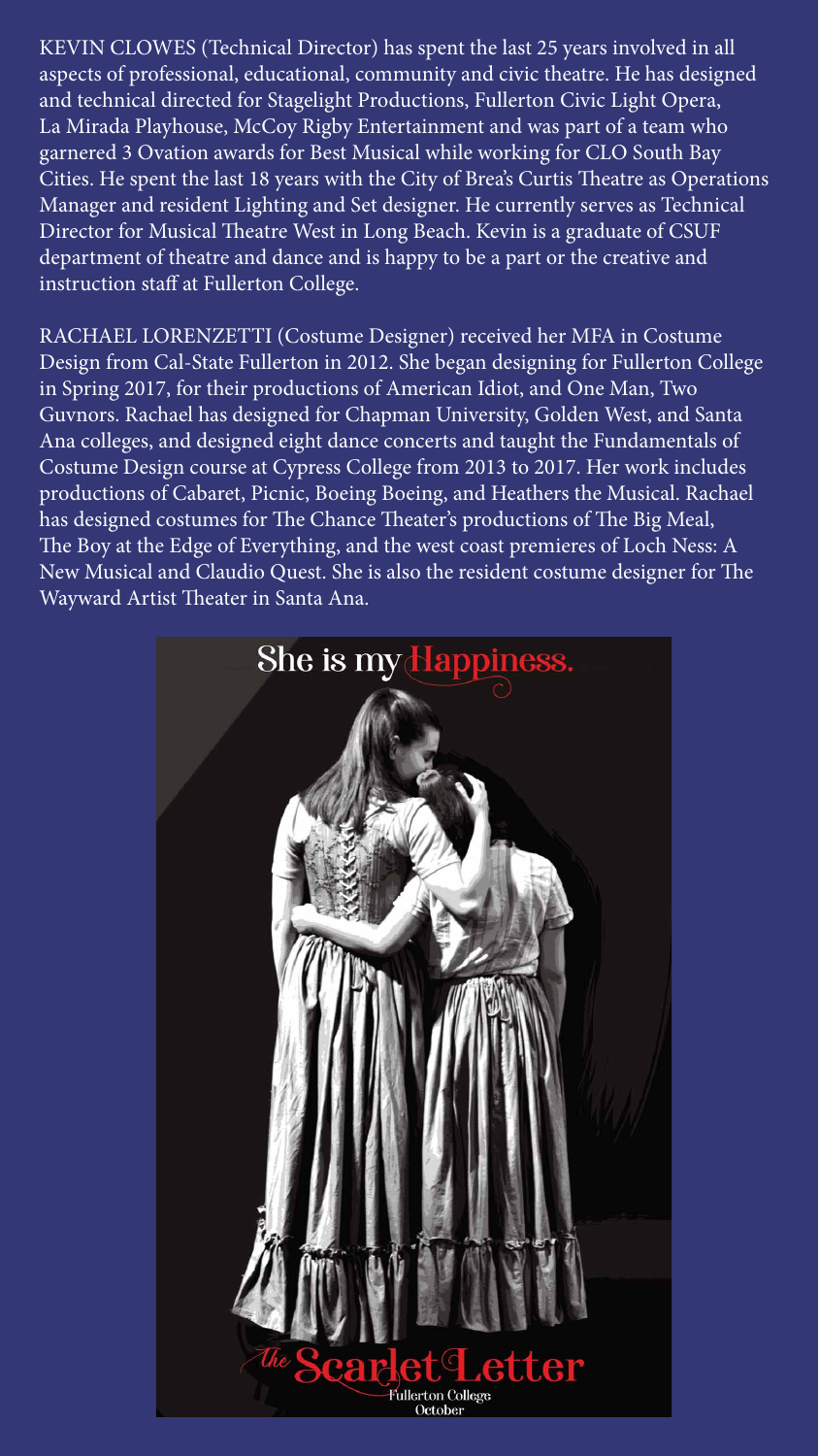

SPECIAL THANKS FROM THE CAST AND CREATIVE TEAM Poster Illustrator, Sung Hyun "Sunny" Lee; Illustration Supervisor, James Dowdalls; Layout Designer, Nallely De la Peña; and, our Layout Design Supervisor, Michelle Don Vito from the Digital Art Department. Thea McLean (FC Theatre Alumna) for the beautiful promotional photos, you can see these photos @ fullcollscarletletter on instagram or at Fullerton College Theatre Arts Department on Facebook. To our stage managment team, Fullerton College Theatre Arts Student Leadership and all of the students who dedicated their time and energy. Fullerton College Art Department, Fullerton College Theater Operations, and Innovated Graphic Solutions.